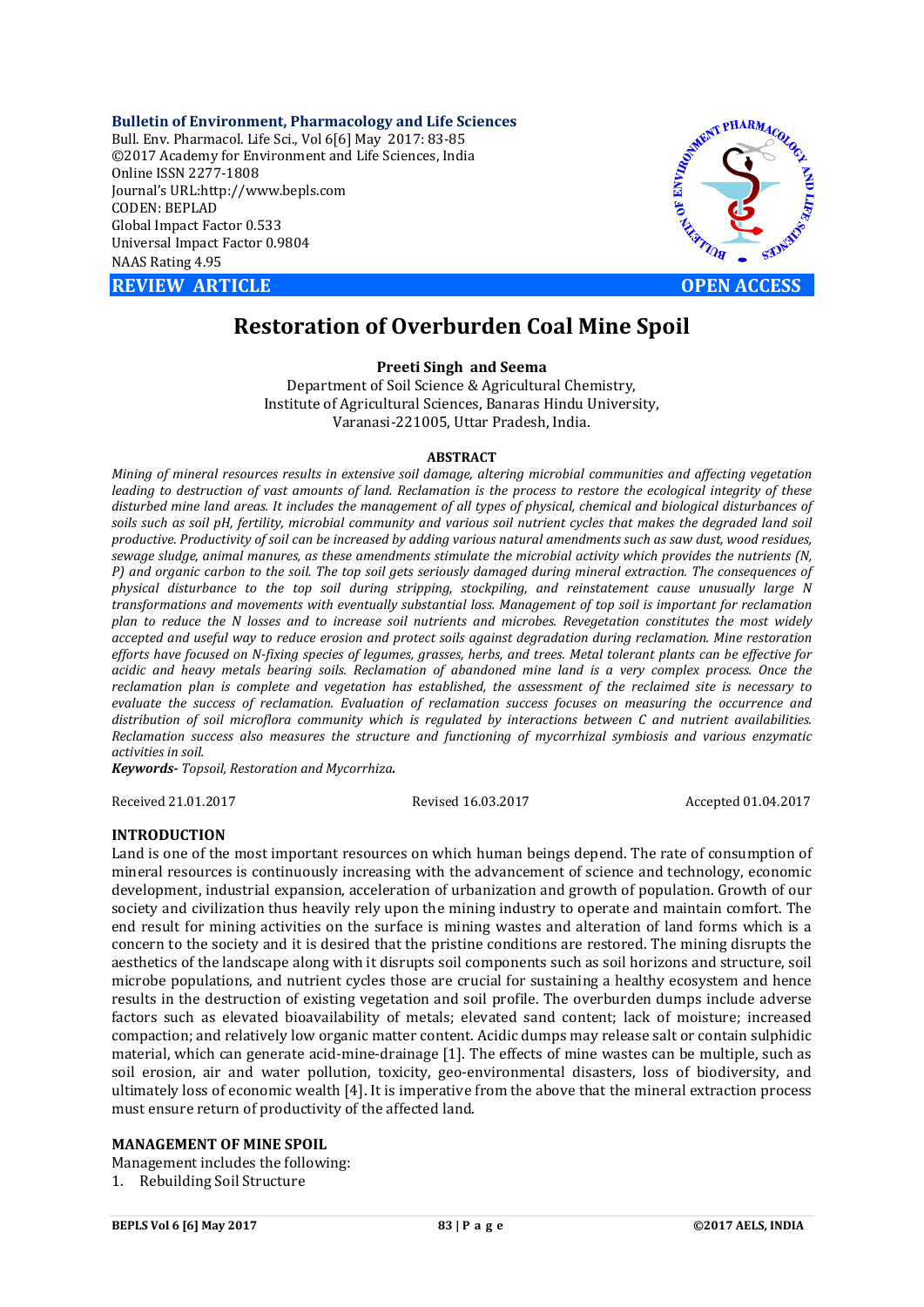#### **Singh and Seema**

The first soil component addressed during reclamation is the structure of the soil itself as it is replaced onto the reclamation site. Soil structure includes soil aggregation, or the way in which soil particles are held together, and the size of the particles comprising the layers at different depths. Gypsum has traditionally been used to improve sodic media for plant growth. It can be used to improve the structure of poorly structured sodic soils. Gypsum is normally incorporated into soil at about 5-10 tonnes/ha. Application of gypsum results in replacement of sodium with calcium ion the soil exchange surfaces, which can improve the soil structure, reduce surface crusting and increase water infiltration. It may also reduce the pH of sodic soils (soil with pH>8.5) [1]. An exchangeable sodium proportion of greater than 6% can indicate an unstable soil structure.

## **Management of Soil pH**

Acidic mine soils can be effectively neutralized once they have been again spread at the reclamation site by applying either cement kiln dust (CaO) orlimestone (CaCO3). Lime application rates must account for both past and future pyrite oxidation in order to maintain neutral soil pH levels over time. Lime addition is a common method to decrease the heavy metal mobility in soils and their accumulation in the plant as it increases the pH of soil. Plants like *Gravellia robusta*, can be planted at acidic dumps (pH 3.6-3.9), which increases the soil pH [2]. Organic amendments such as woodchips, composted green waste or manure, biosolids etc also increases the soil pH, in addition improves soil structure, water holding capacity, cation exchange capacity, provide a slow-release fertilizer and serve as a microbial inoculums.

## **Increase Soil Fertility and establishing nutrient cycles**

Areas reclaimed for agriculture or other intensive use will normally require maintenance of the fertilizer programmed. There are also certain amendments which have shown promise for improving spoil as a plant growth medium. Saw dust has been shown to increase the survival rates of certain trees, forbs and. Smith *et al*., (1985) observed that the addition of woodchips to bare spoils was second only to topsoil application for increasing plant establishing and their growth. Amendment with wood residue with N increases the effects of fertilizers such as N, P, K or gypsum while amendments with gypsum increases the level of soluble salts Majority of N needed to supply plant/soil community comes from N-fixation and subsequent mineralization of organically combined N. Therefore, maintenance of a vigorous legume component within the plant community is critical for reclamation success. Saw dust and sewage sludge have been widely recognized as effective short-term fertilizers and sources of long term slow release nitrogen besides serving as microbial inoculums. In addition, organic matter improves soil structure, reduces erosion, and increases infiltration. Furthermore, organic wastes can increase the water holding capacity of mine spoils. Therefore, use of these materials assoil amendments will also require heavy fertilization with N- fertilizer. The maintenance of plant available phosphorus (P) in mine soils over time is hindered by two factors: (i) fresh mine spoils are generally low in readily plant available (water soluble)P; (ii) as mine soils weather and oxidize they become enriched in Fe-oxides that adsorb water soluble P which is then "fixed" into unavailable forms.

# **RE-VEGETATION AT ABANDONED MINE LAND**

Vegetation has an important role in protecting the soil surface from erosion and allowing accumulation of fine particles. They can reverse degradation process by stabilizing soils through development of extensive root systems. Once they are established, plants increase soil organic matter, lower soil bulk density, and moderate soil pH and bring mineral nutrients to the surface and accumulate them in available form. Their root systems allow them to act as scavengers of nutrients not readily available. The plants accumulate these nutrients redeposit them on the soil surface in organic matter from which nutrients are much more readily available by microbial breakdown . The revegetation of eroded ecosystems must be carried out with plants selected on the basis of their ability to survive and regenerate or reproduce under severe conditions provided both by the nature of the dump material, the exposed situation on the dump surface and on their ability to stabilize the soil structure [2].Normal practice for revegetation is to choose drought-resistant, fast growing crops or fodder which can grow in nutrient deficient soils. Selected plants should be easy to establish, grow quickly, and have dense canopies and root systems. In certain areas, the main factor in preventing vegetation is acidity. Plants must be tolerant of metal contaminants for such sites. Role of exotic or native species in reclamation needs careful consideration as newly introduced exotic species may become pests in other situations. Therefore, candidate species for vegetation should be screened carefully to avoid becoming problematic weeds in relation to local to regional floristic. For artificial introduction, selection of species that are well adapted to the local environment should be emphasized. Indigenous species are preferable to exotics because they are most likely to fit into fully functional ecosystem and are climatically adapted. Grasses are considered as a nurse crop for an early vegetation purpose. Grasses have both positive and negative effects on mine lands. They are frequently needed to stabilize soils but they may compete with woody regeneration. Grasses, particularly C4 ones, can offer superior tolerance to drought, low soil nutrients and other climatic stresses. Roots of grasses are